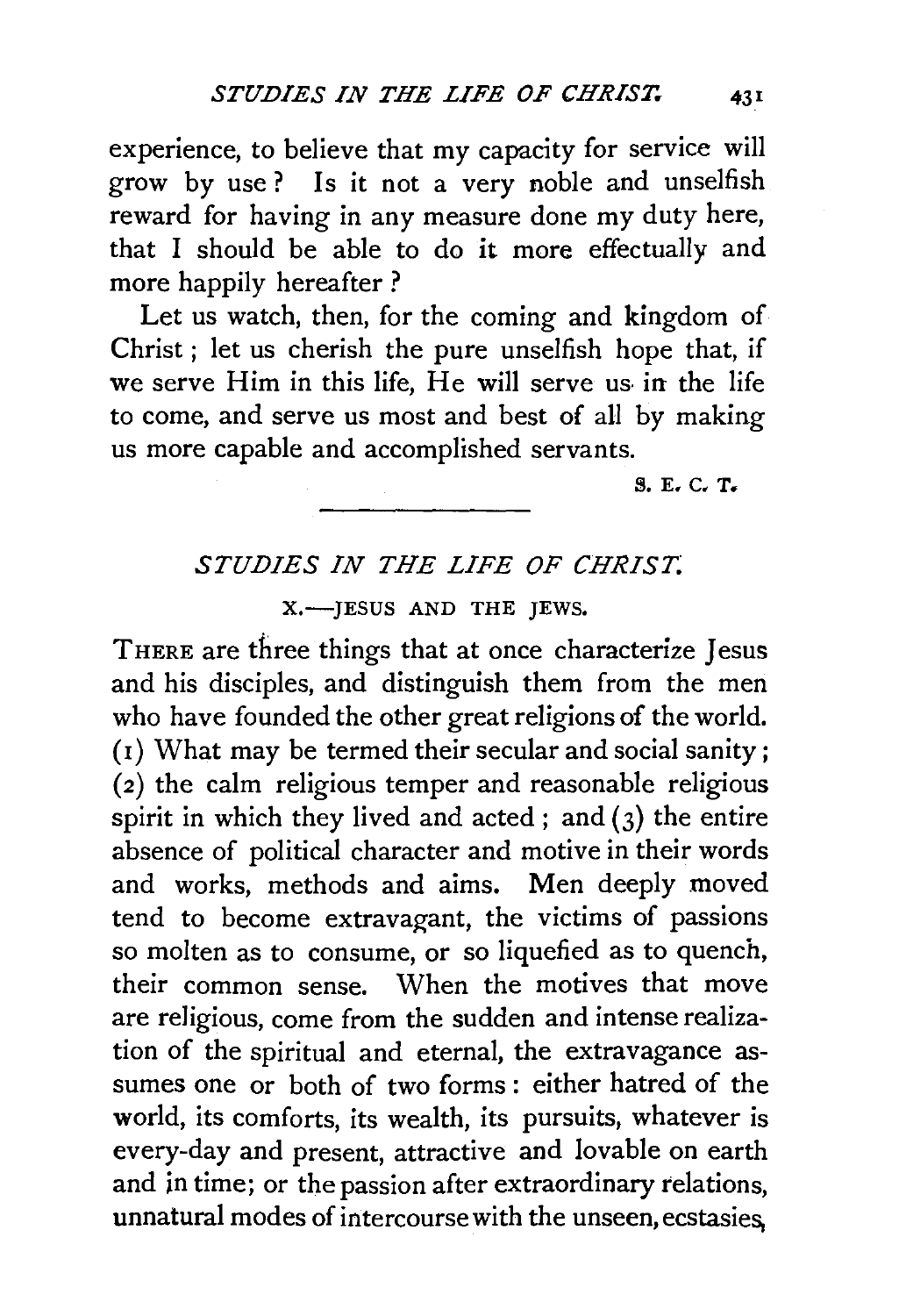visions, dreams, trance-like states that transcend nature, invade the awful presence of God, and snatch, as it were, from his hand mysteries beyond the grasp and hidden from the eye and ear of mortals. But in the spirit of Christ there lived a serene and radiant sanity. He loved the world, did not hate its wealth or its wisdom, or awaken fanaticism against the art that had beautified, or the thought that had dignified, or the treasures that enriched, earth and the life of men. And the Spirit that lived in Himself He made to reign in the men and society He formed. The knowledge of God He communicated created relations with Him so sweet and peaceful that they needed no other and desired no more. His disciples were lifted to a higher plane than the one known to the men who crave after extravagant or ecstatic modes of speaking to God, or being spoken to by Him. And as was their knowledge so was their temper and spirit. Christ created an enthusiasm too real to be noisy, too deep to be evanescent, too sober and sane in nature to be unwise in action. Their aims and methods were his because He had made his thoughts and spirit theirs; they lived for the kingdom of God, and did not concern themselves about the kingdom of man.

But while within the new society a fine process of assimilation to its Founder was going on, without it, an opposite process was in active and ominous operation. Antagonism was being evolved, suspicion was growing into aversion, silent dislike into manifest and articulate hatred. Jesus was not like Judas, the Gaulonite, a theocratic zealot, a rebel against Rome, resolved to expel the foreigners and free Israel. He had not, like the Baptist, invaded the arena of politics, and attempted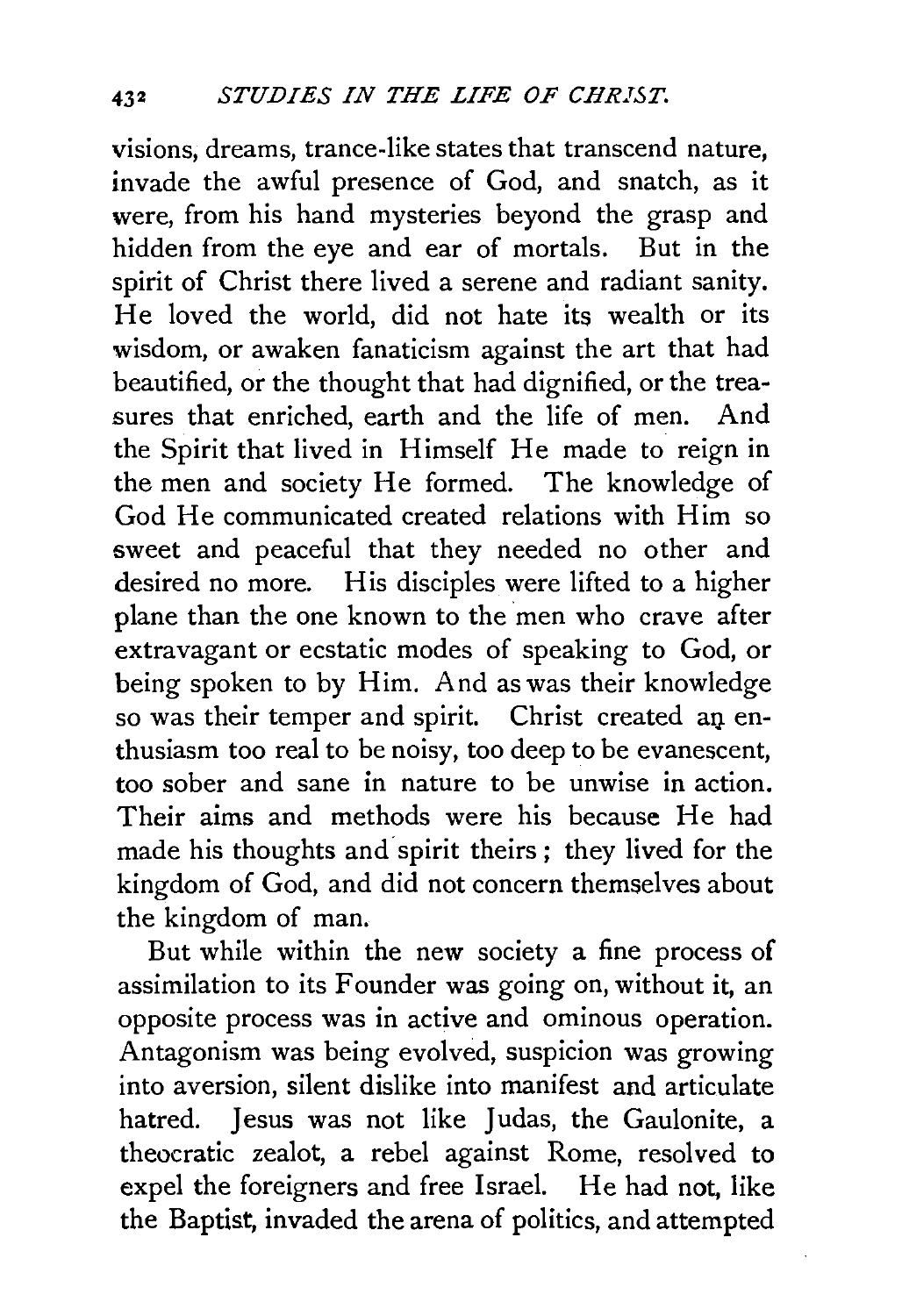to become a teacher of courts and kings. And Rome did not feel as if it had a quarrel with one who had no quarrel with it; or Herod, as if he must crush one whose path and purpose were too elevated to cross his. But the extraordinary thing is that Christ's abstinence from politics helped to evoke a hatred that made the men who claimed to be the most pious and patriotic in Israel his absolute foes. While the Baptist had been full of strong stern words, had denounced scribes and Pharisees as a " viper's brood," worthy of " the wrath to come," they had yet gone to his baptism and been "baptized of him in the Jordan, confessing their sins." But though Christ had been gentle in spirit, soft and sweet in speech, always and everywhere benevolent and beneficent, yet they had never stood in the circle of his disciples; had, instead, met Him with a hate so deep, that to be gratified it was willing to sink its hitherto deepest hatred. Now, why this difference of feeling, of attitude and action ? Why did they applaud the John who filled the air with his poisoned epithets, and pierced them through with his sharp invective, while they condemned and crucified Him who did not cry, nor cause his voice to be heard in the street, who did not break the bruised reed, nor quench the smoking flax ? The question has interest enough to deserve · an attempt at an answer.

It certainly does at first sight look strange that the opposition to Jesus should have originated with the Pharisees, and been by them conducted to the disastrous point where the tragic end became not only possible, but inevitable. They were the party of conviction, devoutly religious, splendidly patriotic. They were not like the Sadducees,-an aristocracy of blood and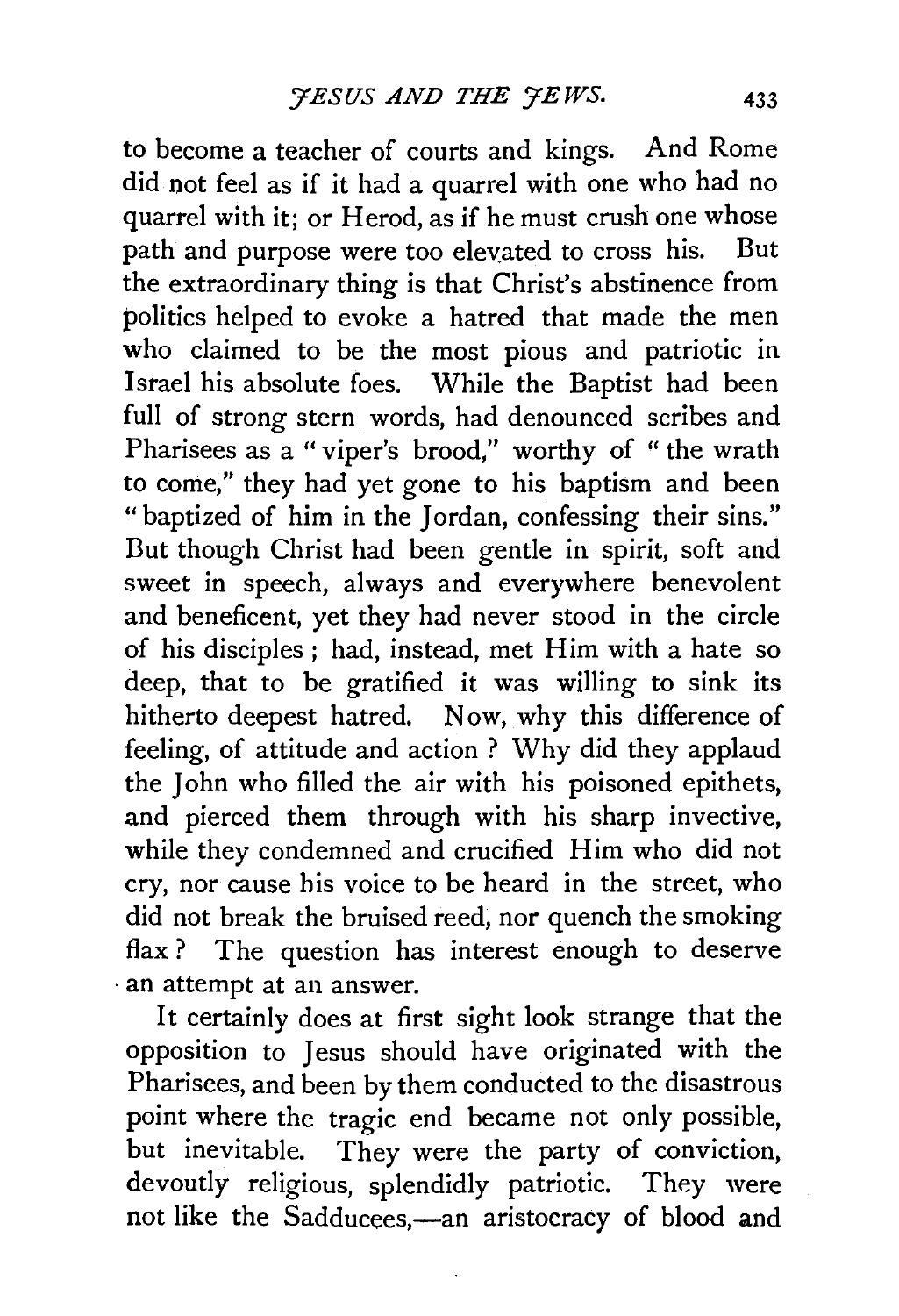office-but a school or society penetrated and possessed by commanding religious beliefs. Their devotion to their theocratic national ideal was equal to almost any sacrifice, rose into a fanaticism that became now and then sublime. It were an insult, not simply to historical criticism, but to historical truth, to imagine that these men were in their opposition to Christ hypocritical, or in any way dishonest to their own convictions. They were even tragically honest—too terribly in earnest to be hypocritical. But this only makes their attitude and conduct the more strangely pathetic and instructive. It is, indeed, a most significant problem, How could men so enthusiastically loyal to a pure and lofty monotheism become so fanatically opposed to the spiritual truths and sublime monotheistic beliefs that were personified in Jesus ?

Geiger has said, $I$  " Pharisaism is the principle of continuous development," and Protestantism is only its " perfect reflected image." The first statement is, when properly qualified, finely true; the second, curiously incorrect. There is a development marked by the in-There is a development marked by the increasing authority of the letter over the spirit, and a development characterized by the increasing superiority and dominion of the spirit over the letter. The former is Pharisaism, the latter, Protestantism. There is nothing so unethical as an authoritative letter, nothing so moral as an awakened and regnant spirit. The one tends to make and keep man conscious of the morality embodied in his own nature, of the God who lives and speaks in his own conscience; but the other makes him the victim of arbitrary rules, that become with increasing authority increasingly minute, exercising a

• *Sadducaer* tmd *Pkarisiier,* p. 35·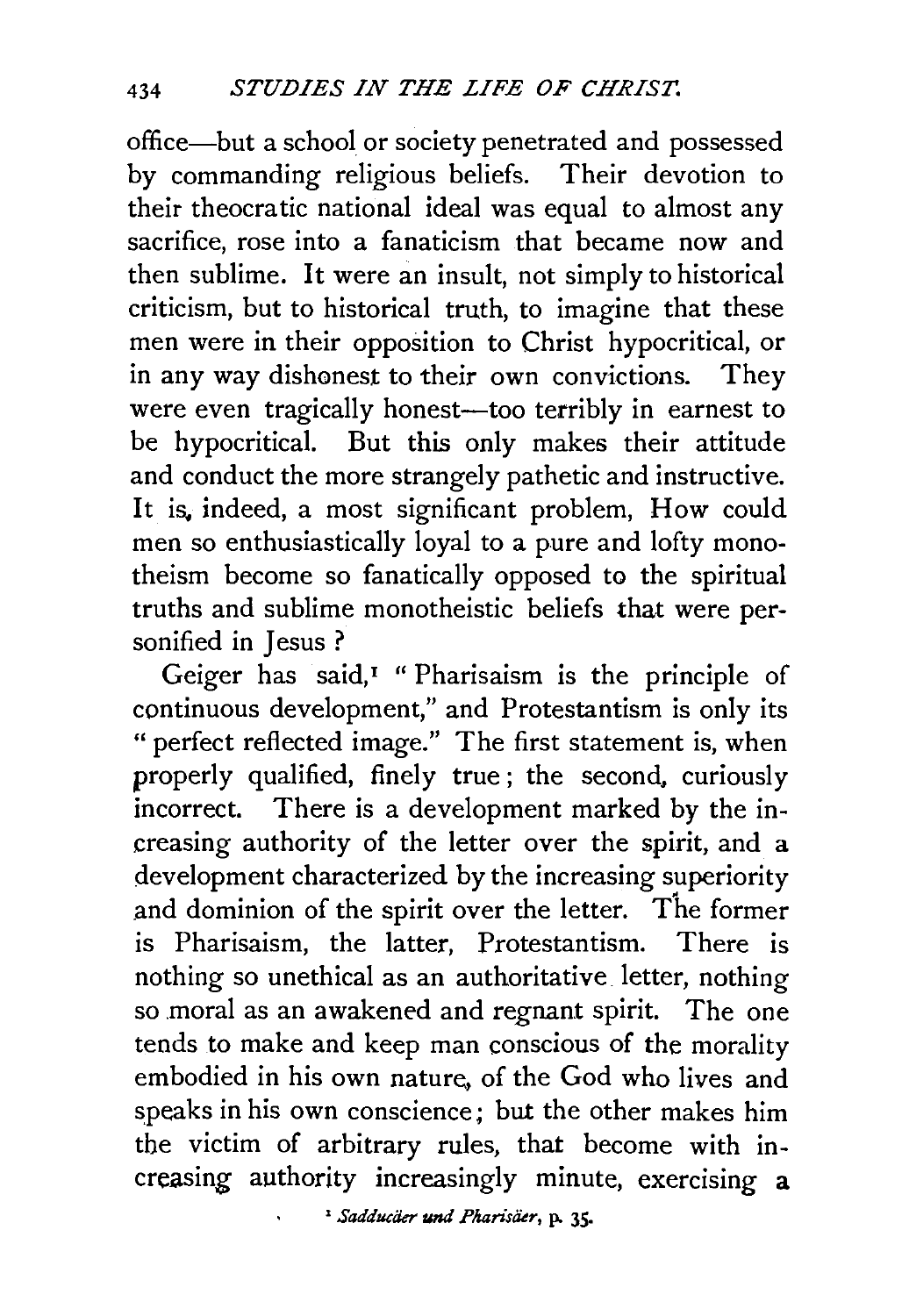tyranny fatal to the faintest freedom. The continuous development of the letter is but the progressive enslavement of the spirit, with the consequent death of independent morality, *i.e.,* the reign of God through the conscience.

Now Pharisaism signified the authority and continuous growth of the letter. It believed that God was present and active in Judaism, that its unfolding was but the unfolding of his Will. It ascribed to the traditions of the Fathers, or the elders,  $I$  legal,  $i$ ,  $e$ . ·Divine, authority. The scribes and Pharisees sat in Moses' seat, and made laws as authoritative as his. 2 Moses was said to have received the law on Sinai and then committed it to Joshua, Joshua to the elders, the elders to the prophets, the prophets to the men of the Great Synagogue, who thus, as the makers of the oral, took their place beside the creators of the scriptural, law. And the oral became in reality more authoritative than the written. Rabbi Eleazer had said, "He who expounds the Scriptures in contradiction to tradition has no inheritance in the world to come ; " and so the Mishna recognizes the voice of the interpreter as more authoritative than the voice of the interpreted. " It is a greater crime to teach against the words or ordinances of the scribes than against the Scriptures themselves." 3 Now a living and speaking letter is, in some respects, worse than one written and dead ; is more absolute, can be less easily eluded, is more ubiquitous, can at once be more ruthlessly comprehensive in its grasp and more fatally minute in its details. Where the right of the individual reason to interpret

> • Jos. *Antiq.* xiii. 16, 2. Matt. xv. 2; Mark vii. 3o • Matt. xxiii. 3· Jos. *Antiq.* xiii. 10, 6, xviii. 1, 3- <sup>3</sup> Schürer, *Neutest. Zeitgeschichte*, p. 430.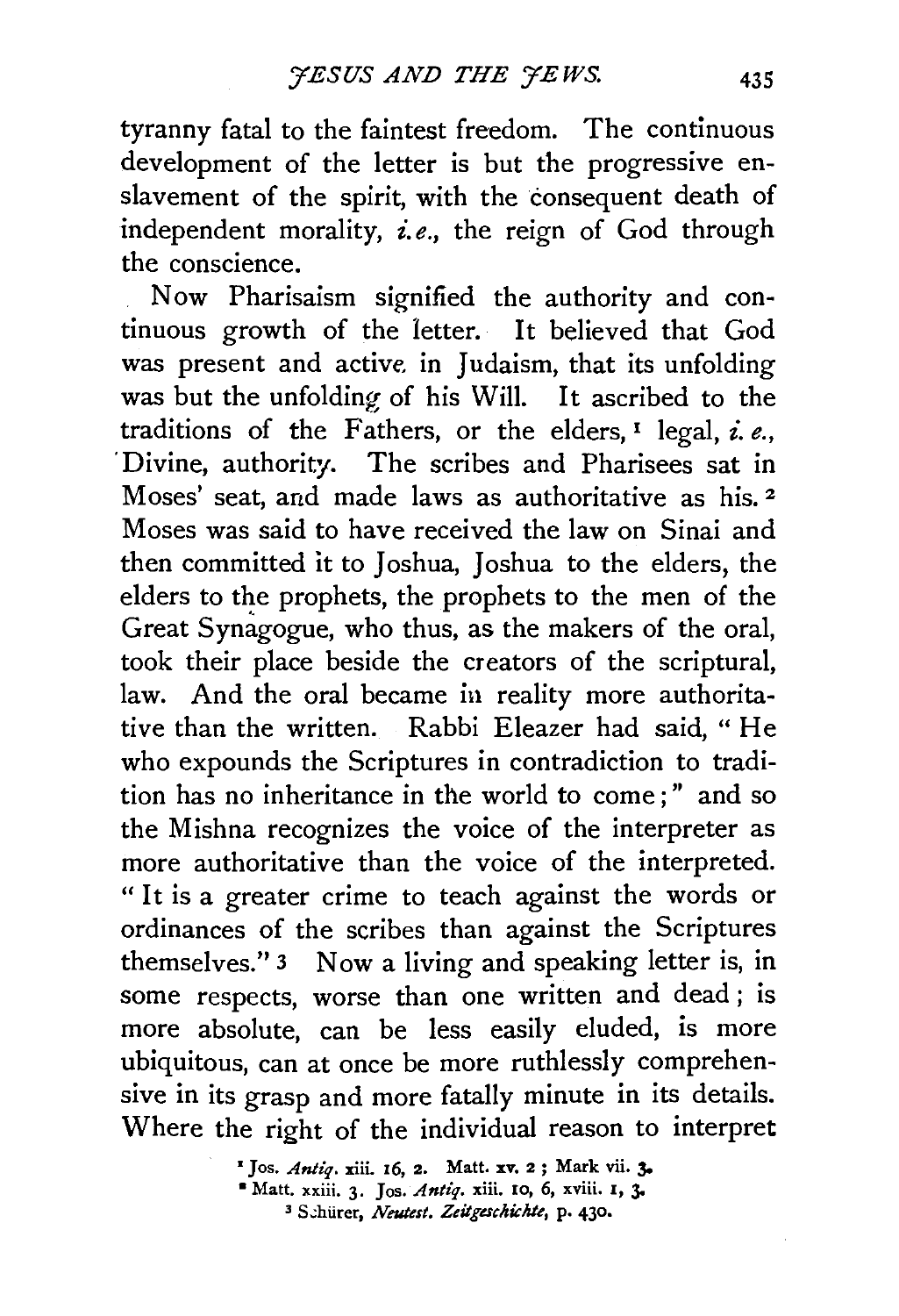the law is allowed, there may be liberty ; where the right is denied, there must be bondage; escape is impossible ; an infallible interpreter is an absolute authority. And under this authority the Pharisees stood, and their obedience was as fanatical as the authority was exacting. The Moses and prophets they knew were not those of history, but those of the schools. Their God was the God of oral tradition, infinitely concerned about legal minutiæ, not the God of the great spirits that had made the faith of Israel, infinitely concerned about righteousness and truth. They had faith enough, were believers of the most strenuous sort; but a faith is great, not by virtue of its subjective strength, but by virtue of its objective reality. The belief that the best thing God could do for the world was to create the traditions and institutions of Judaism was a belief that could generate the fanaticism of the tribe, but could not inspire the enthusiasm of humanity.

We must now imagine Christ and the Pharisees face to face. They were like personalized antitheses, the Pharisees representing tradition, Christ the rights of the spirit inspired of God. The contradiction was absolute. It is ridiculous to say, with the latest historian of the sect, $<sup>I</sup>$  that " the antagonism existed only</sup> as to questions of conduct." The conduct of the Pharisees was but the natural and inevitable result of their beliefs. If their conduct was offensive to Christ. their beliefs were more offensive still. On their own principles their conduct was excellent ; it was only when measured and tested by his that it became bad. And as He condemned their behaviour they condemned his, and for similar reasons. His embodied his spirit,

1 Cohen, *Les Pharisims,* vol. ii. p. 29.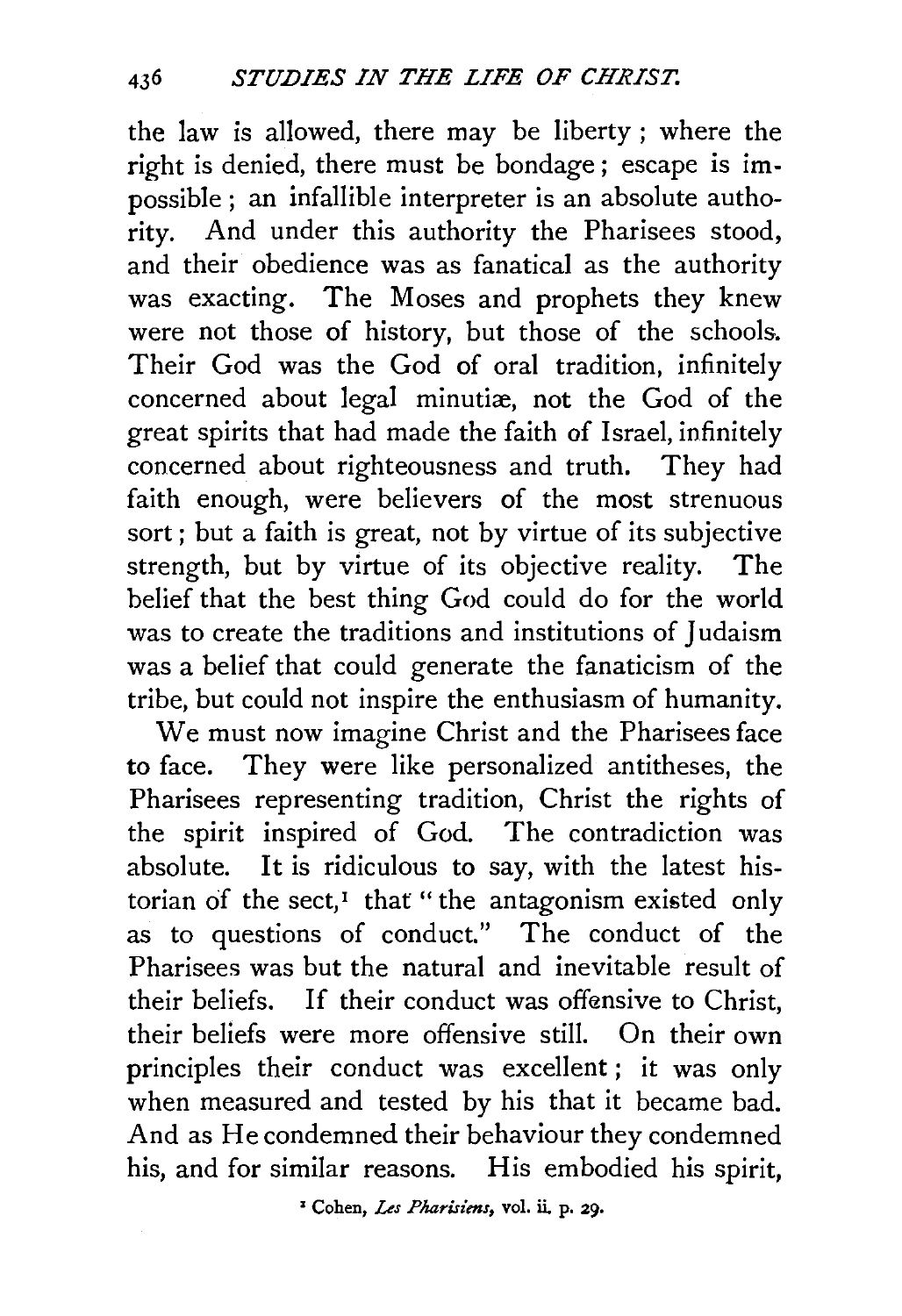his ethical and religious ideal ; and men who held the ideal to be false could not admire the reality as beautiful. The opposition as to conduct thus masked a deeper antagonism, one as to the nature and essence of religion, as to the law, as to the truth and character of· God, his purposes and relations towards man. Their aim was to make their people the people of the law, every man throughout obedient to its every precept. The aim seemed great and noble ; but in such matters eyerything depends on the nature of the law to be realized. Here it represented no high ideal, but only a multitude of juristical and ceremonial prescriptions. The cardinal duties were of course enforced-Moses had secured that-but the law that so lived and grew as to be a progressive revelation after a very curious sort, was a law of ritualistic acts and articles, a species of inspired or revealed casuistry. Moses had commanded the Sabbath day to be kept, but this finely general command had to be interpreted. It was declared that there were thirty-nine kinds of work prohibited, but each kind specified became in turn the subject of new discussions, distinctions, and prescriptions. It was, for example, pronounced sinful to tie or to loose a knot on the Sabbath. But there are many kinds of knots, and it was not always possible to be certain whether an exception might not be made in favour of some knot or knots of a special sort. So it was explained that if a knot could be loosed with one hand it was not a sin to loose it; but a sailor's knot or a camel-driver's must not be touched.<sup> $I$ </sup> Then the prescriptions related not simply to works forbidden on the Sabbath, but to acts or chances that involved only a

1 Schiirer, *Neutest. Zeitgeschichte,* p. 485.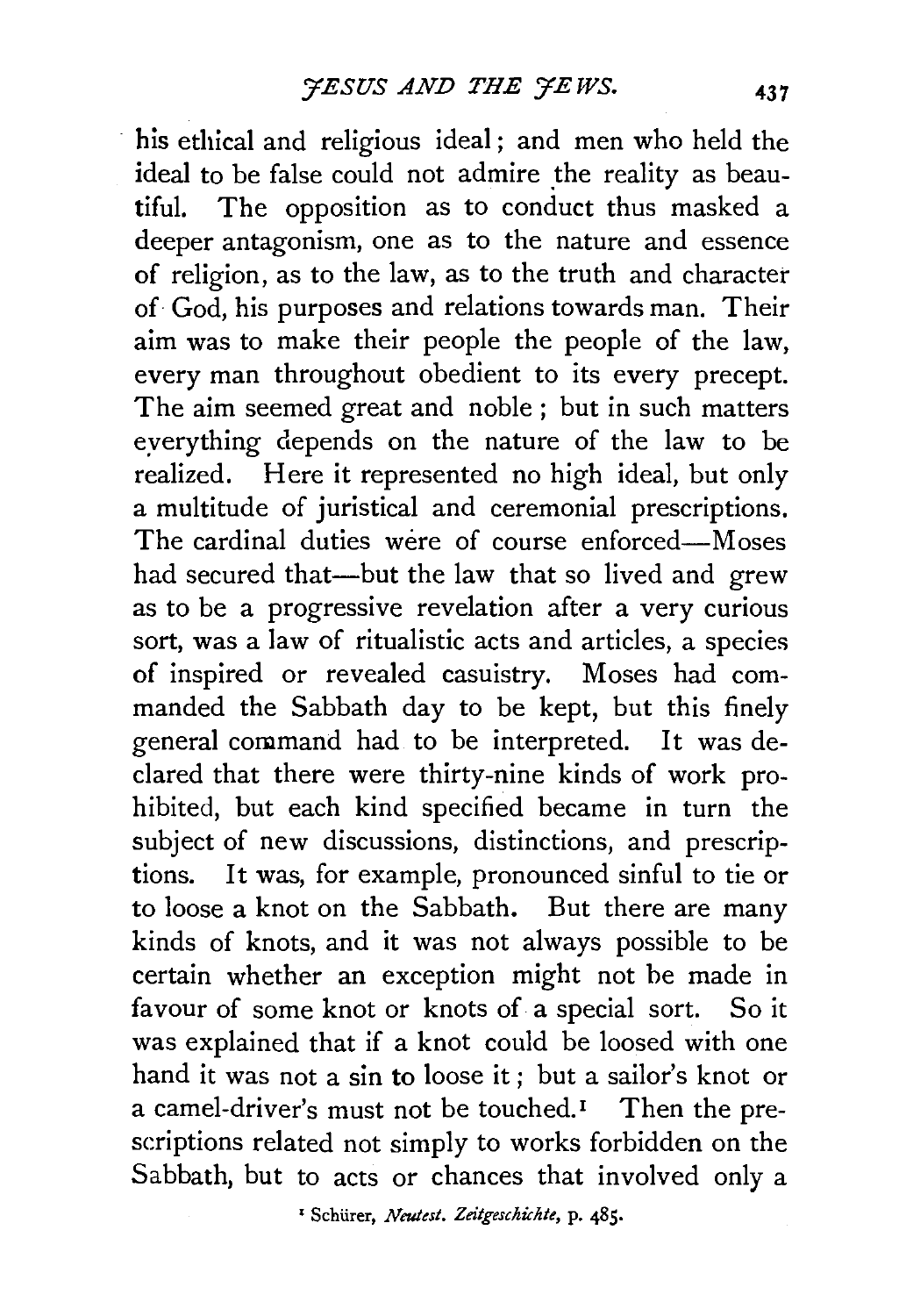possible profanation. The tailor was not to go out in the dusk with his needle, or the writer with his pen, lest he should forgetfully allow himself to do the same after the Sabbath had begun.<sup>1</sup> And these are but typical acts of legislation. An ideal constructed on such lines may be fanatically loved, but the love can as little ennoble the law as dignify the man.

We can but ill imagine how abhorrent to Christ must have been the notion that such laws were God's, and the obedience they created pleasing to Him. The strength of his love to the pure theocratic ideal can alone measure the greatness of his aversion to its miserable counterfeit. He condemned equally the conduct of the Pharisees and their perversions of the law, found in their unveracious dealing with the Scriptures the secret and explanation of all their other unveracities. Their traditions transgressed the commandments of God. 2 Moses, like a wise lawgiver, certain that the family was the basis of society and the state, had made honour to parents the first . and fundamental duty of man to man; but they had set the Rabbi above the Father, made the teacher of wisdom stand, as to his claims on obedience and service, above the parent, 3 and had instructed the people how, under pretext of doing honour to God, they might neglect father and mother.4 The most absolute slave of the letter is always the man who does it most violence. While he professes to be devoted to the law, he devises interpretations that annul its most distinctive precepts ; and so the blamelessly faithful Pharisee was inwardly unfaithful and impure.5

<sup>1</sup> Schürer, *Neutest. Zeitgeschichte*, p. 488. <sup>•</sup> Matt. xv. 3. <sup>3</sup> Schürer, *Neutcst. Zeitgeschichte*, p. 442. 4 Matt. xv. 6. 5 Luke xi. 39.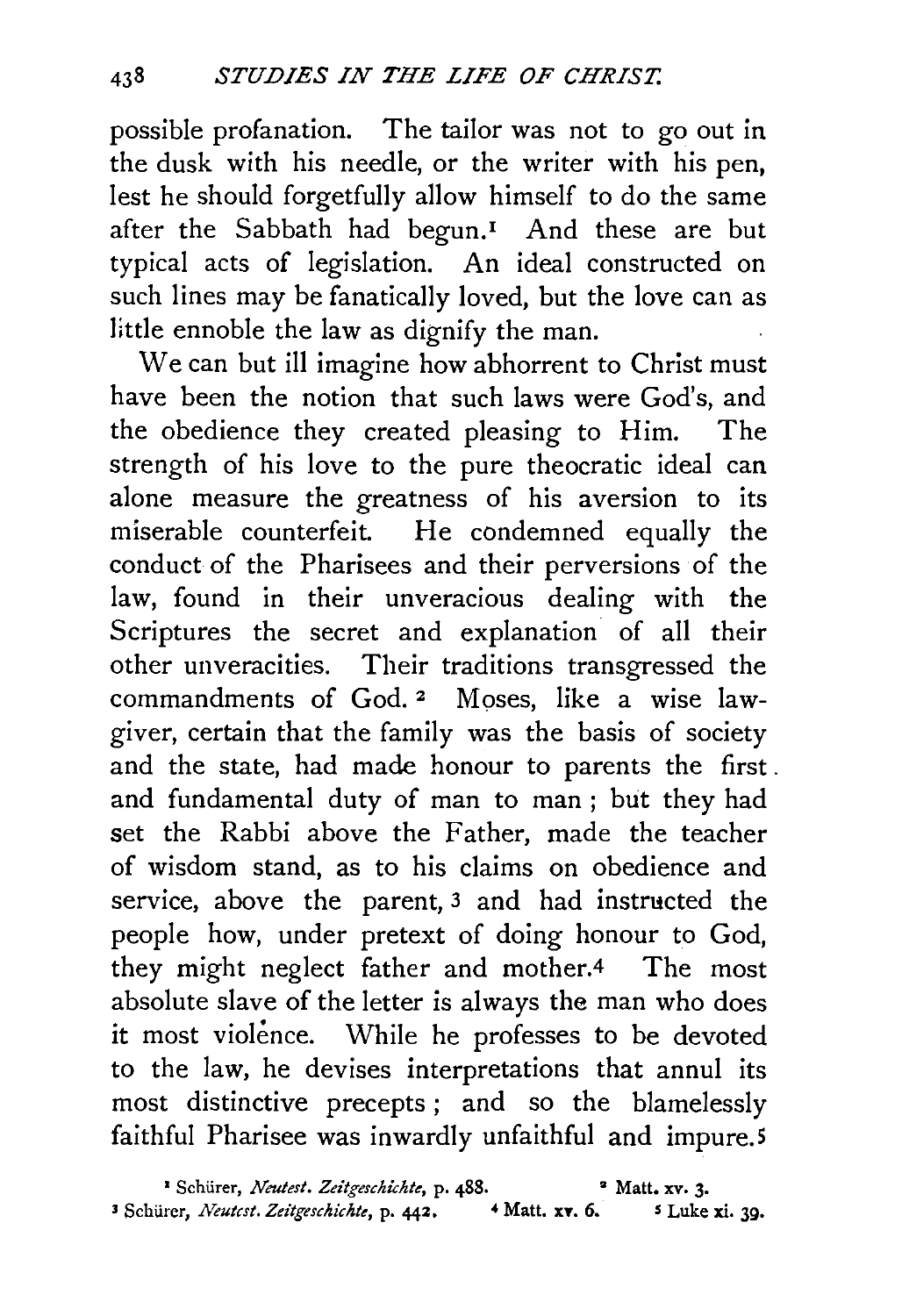The one Christ drew, praying in the Temple,<sup>1</sup> was but a type of the man their beliefs tended to create, and was possibly so familiar and true that the sect could hardly understand the reason and righteousness of the judgment it was designed to express; might rather, in a bewildered way, regard it as a portrait they would have praised, had it not so evidently embodied its painter's disgust. Yet Christ's condemnation did not here reach its severest point. That point was reached only when He denounced their infidelity to their own laws, as well as to God's, so touching the last and most awful depth of the unveracity produced by the worship of the letter. It was the boast of the scribes that they loved the law, the truth and wisdom of the Fathers, too well to teach for fee or reward *;*<sup>2</sup> yet they "devoured widows' houses, and for a pretence made long prayers." 3 It was no wonder that Christ warned his disciples against " the leaven of the Pharisees," 4 and declared to them, " Except your righteousness shall exceed the righteousness of the scribes and Pharisees, ye shall in no case enter into the kingdom of heaven." 5

The antagonism of Christ and the Pharisees was thus essential and radical. It was so sharp and direct that they could not regard Him otherwise than with mingled amazement and horror. It appeared a most impious thing to deny and deride tradition, the more so that the denial rested on a conception of God and his Word that contradicted the conception of those schools whose voice had been to them for generations as the

• Matt. xvi. 6; Mark viii. 15; Luke xii. 1.

<sup>&</sup>lt;sup>1</sup> Luke xviii. 9-14.

<sup>&</sup>lt;sup>•</sup> Gfrörer, *Das Jahrhundert des Heils*, vol. ii. pp. 156-60. Schürer, *Neutest. Zeitgeschichte*, p. 443. <sup>3</sup> Mark xii. 40; Luke xx. 47.<br>xii. 1. <sup>5</sup> Matt. y. 20.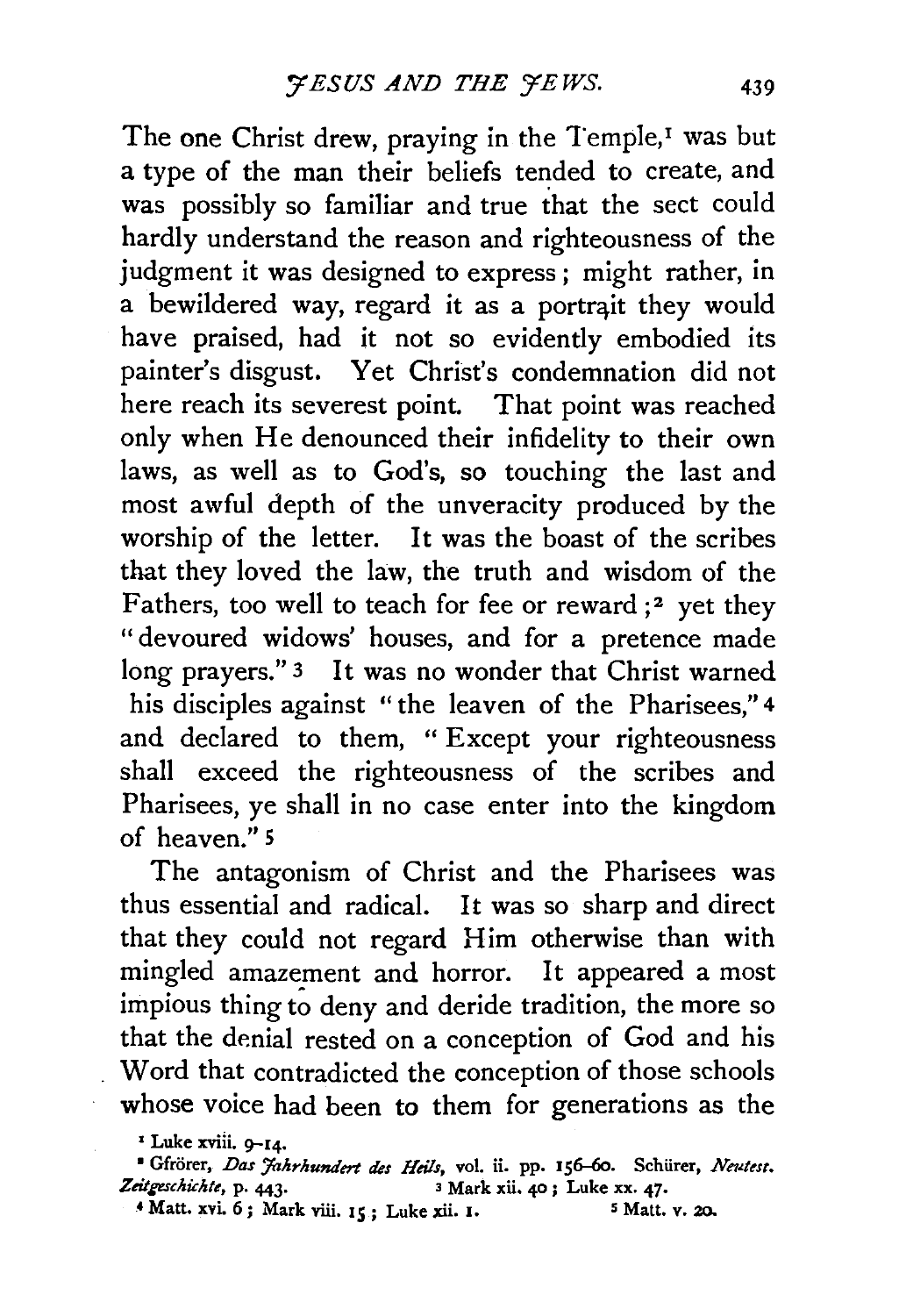voice of God. They never imagined that He could be right, or they wrong. How could they, when they believed that they possessed this absolute and exclusive inspiration of God ? They could not pause to examine his claims or meaning—that had implied the possibility of his truth and their error. There was only one thing possible-an antagonism of action and feeling as sharp and bitter as the antagonism of thought and speech. His gentle spirit, his beautiful character, his winsome ways and words, might make opposition a sore thing to their souls; but the more the cruel inconsistency of love and duty, of the things wished with the thing that must be done, was felt, the more would their conduct become the Pharisaic counterpart of the higher heroism. They could not allow their Judaism to perish, and it was better that they should ruin Christ than that He should ruin it. How the antagonism of idea became an antagonism of act is what we have now to study, that we may the better understand the gathering of the forces that were so soon to break at Jerusalem, and in the cross.

We have then to imagine Jesus living and teaching in Galilee. In Jerusalem the jealousies and suspicions that had been awakened by his deeds and words at the feast had not been soothed to sleep. His career in Galilee was watched, his sayings duly reported and considered. The conflict He had shunned rather than courted was forced on Him, penetrated into his happy and beneficent seclusion. In the crowds that assembled to hear Him, dark and disputatious faces began to appear. His fame drew those who suspected and disliked, as well as those who loved and trusted. The enthusiasm was still in flood, but, save in the inner-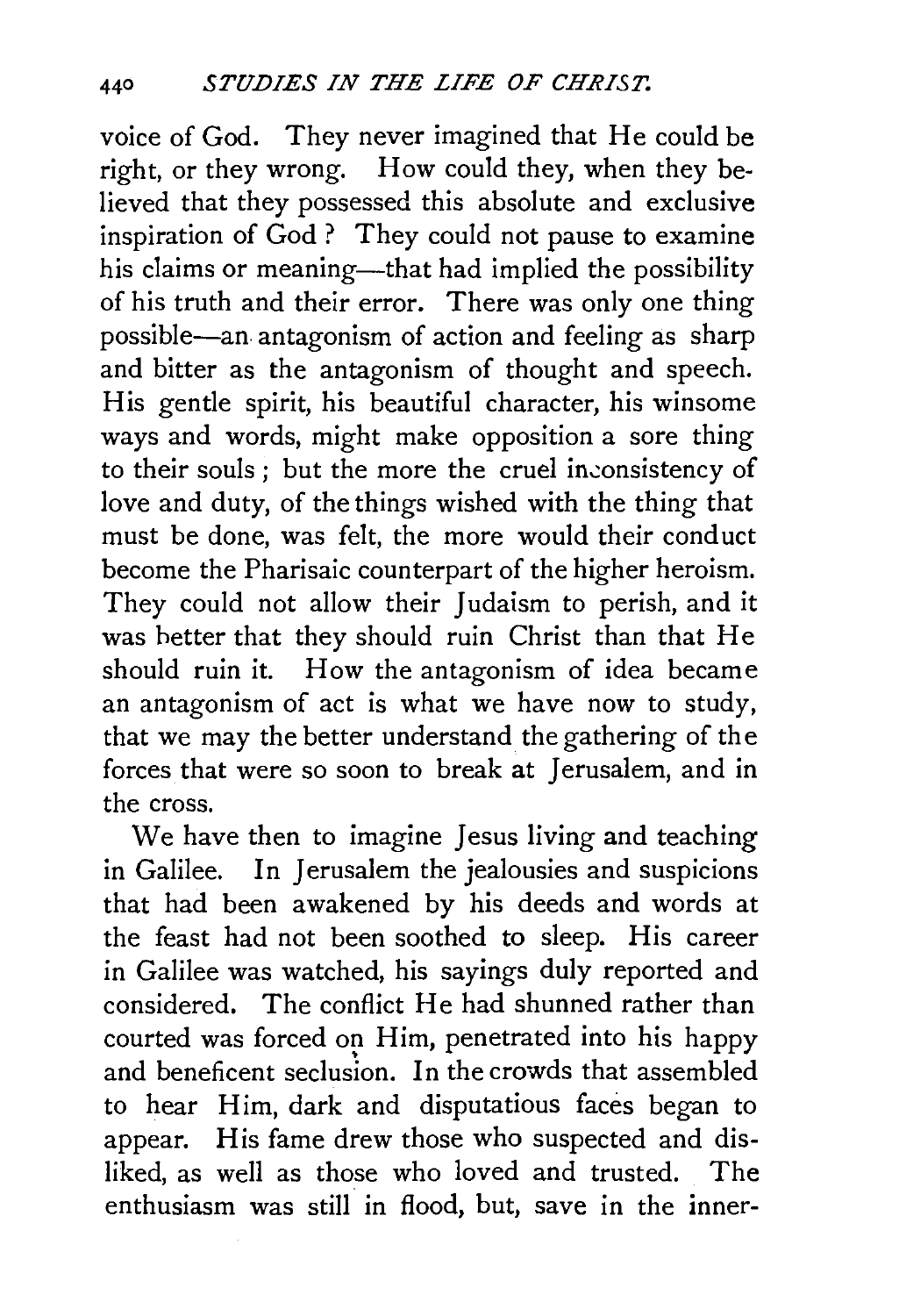most circle, it was an enthusiasm of the sense rather than of the spirit. The possessed of devils had been dispossessed, the palsied strengthened, the lepers cleansed, the blind restored to sight. Jesus, weary of miracles and the curious crowds that followed Him, their souls in their eyes, had returned to Capernaum. Soon the house was filled, the door besieged, and Jesus seized the meet moment to speak the words of truth. While He preached, friends came bearing a man "sick of the palsy," but finding the crowd too great to get near Jesus, mounted on the roof, and let the man down into the house. It is possible that some relation may have existed between the man's physical and his spiritual state. Or it is possible that Jesus was sick of the physical, and wished to escape into the spiritual sphere, by working a moral where He had been expected to work only a bodily change. Whatever the reason, it is certain that his word to the man was, not, " Be whole," but, "Son, thy sins be forgiven thee." Into this saying was condensed the whole question of his claims. It asserted by implication his idea of the new kingdom, his right to be the king, his power to exercise the highest kingly functions. It was so interpreted by certain scribes who were present, and who by gesture or otherwise showed their denial of his claims. He blasphemed-forgiveness was the prerogative of God. Christ's answer was characteristic, one of act rather than word. The Pharisee believed that miracles were of God-a sign from heaven, a proof of its inspiration and authority. So Jesus, calling in the one proof they admitted and did not dare to deny, said to the sick man, "Arise, and take up thy bed." Yet there is no insult a man resolved not to be convinced so much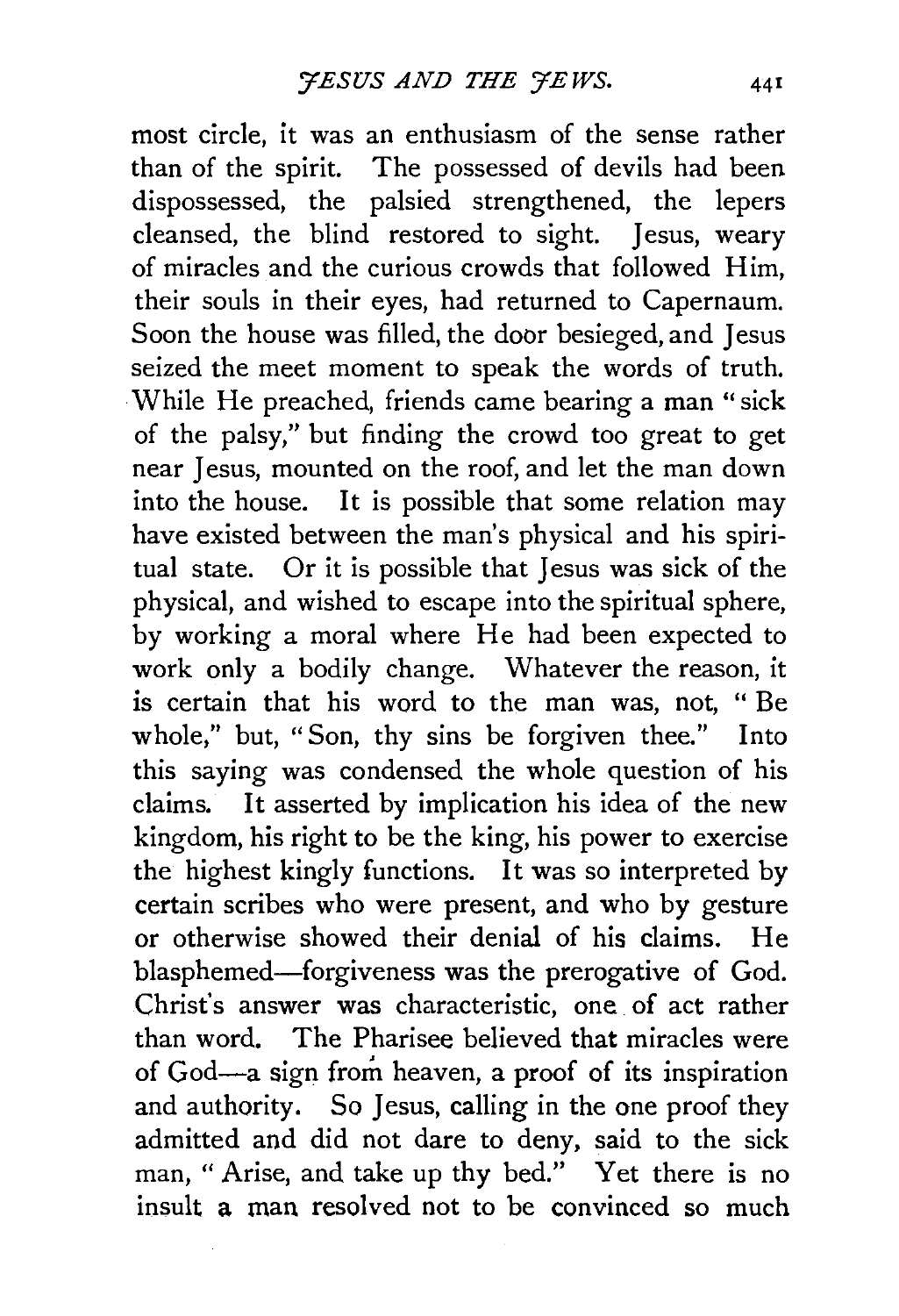resents as an argument he cannot answer. It only confirms his antagonism by intensifying his hate. The scribes might have forgiven the blasphemy; the miracle that proved it sober truth they could not forgive.

The conflict thus commenced must proceed. The offensiveness of Jesus to the Pharisees grew daily. His society was to them a standing affront. He was preaching the Messianic kingdom, yet daring to associate with " publicans and sinners." It was an open outrage· against their theocratic and religious idea. Their kingdom of heaven was a kingdom of the *Jews,*  its laws those Mosaic and traditional laws they so fanatically loved, yet so finely contrived to elude and disobey. Within the land and over the people sacred to Jahveh no alien could righteously rule. He was their only lawful sovereign. For a Gentile to exercise regal authority in Judæa, was for him to usurp the place and functions of God ; for a Jew to become a minister or agent of his rule, was treason against the Most High. And this was what the publican had become. He farmed and raised the taxes of Cæsar, not only so acknowledged the authority of the Gentile as to deny the authority of Jahveh, but also extorted from his brethren the tributes and taxes that were the signs of their bondage. And so the Pharisee as a patriot hated the publican as a traitor, while as a son of Abraham and the law he hated him still more as false to his faith and his God. And so the publican became an out-caste in Israel, detested and shunned as only the out-caste can be. Isolation made him reckless, exacting, insolent. Excommunication he answered by extortion, and the more extortionate he grew, the deeper became the religious hate, the higher the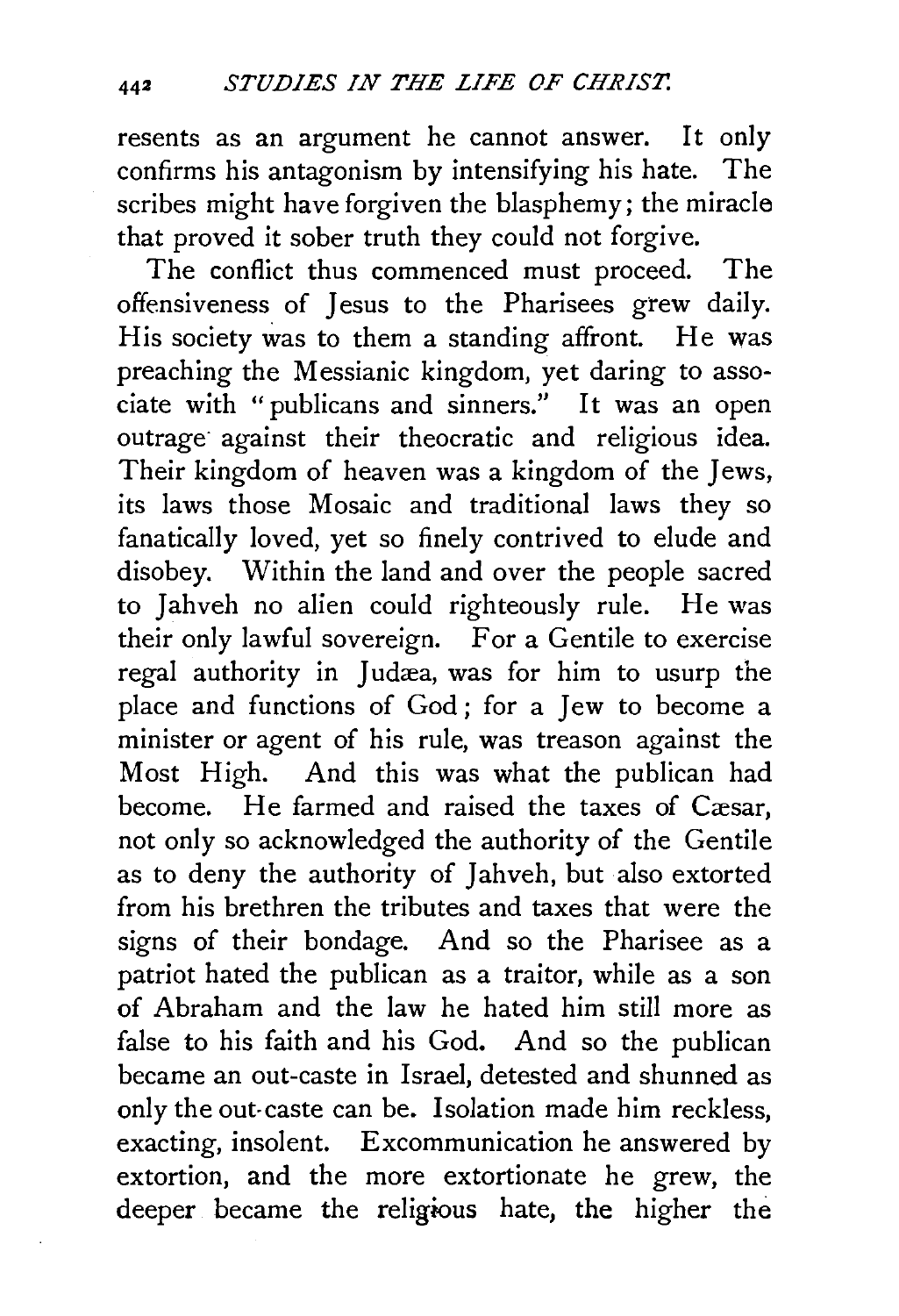barrier which excluded him from the society and worship of Israel. Yet, though the exclusion made him worse, it could not disinherit him ; he remained a child of Abraham, with the instincts that had made his people the people of God living in him neither silent nor dumb. But they craved in vain, their yearning but nourished the despair which he only can feel who has so broken caste as to have destroyed all hope of restoration or return. And so the publicans were the pre-eminent sinners of Judaism, the hating and hated, at once apostates and traitors.

And Jesus invited these men into his kingdom, nay, made one an apostle, a minister and chosen friend. The act was grandly declarative, proved that Christ's was a spiritual theocracy, indifferent to accidental or civil distinctions, alive to the spiritual possibilities or realities in men. But it was a mortal offence to the Pharisees. It contradicted their strongest convictions, crossed their most cherished prejudices, mocked their deepest and most righteous hatreds. It must have been with an altogether indescribable horror that they saw One whose special mission it was to preach the kingdom of heaven opening it to "publicans and sinners." Hence came many conflicts. The first thing that shocked them into speech was the call of Matthew, and the subsequent feast in his house. Christ's answer to the question, "Why eateth your Master with publicans and sinners?" "They that are whole need not a physician, but they that are sick," 1 expressed his mission as He understood it, shewed the essential contrast of his idea to theirs. But they were too possessed with their own to comprehend his idea. They knew

1 Matt. ix. 1o-13; Mark ii 14-17; Luke v. 27-32.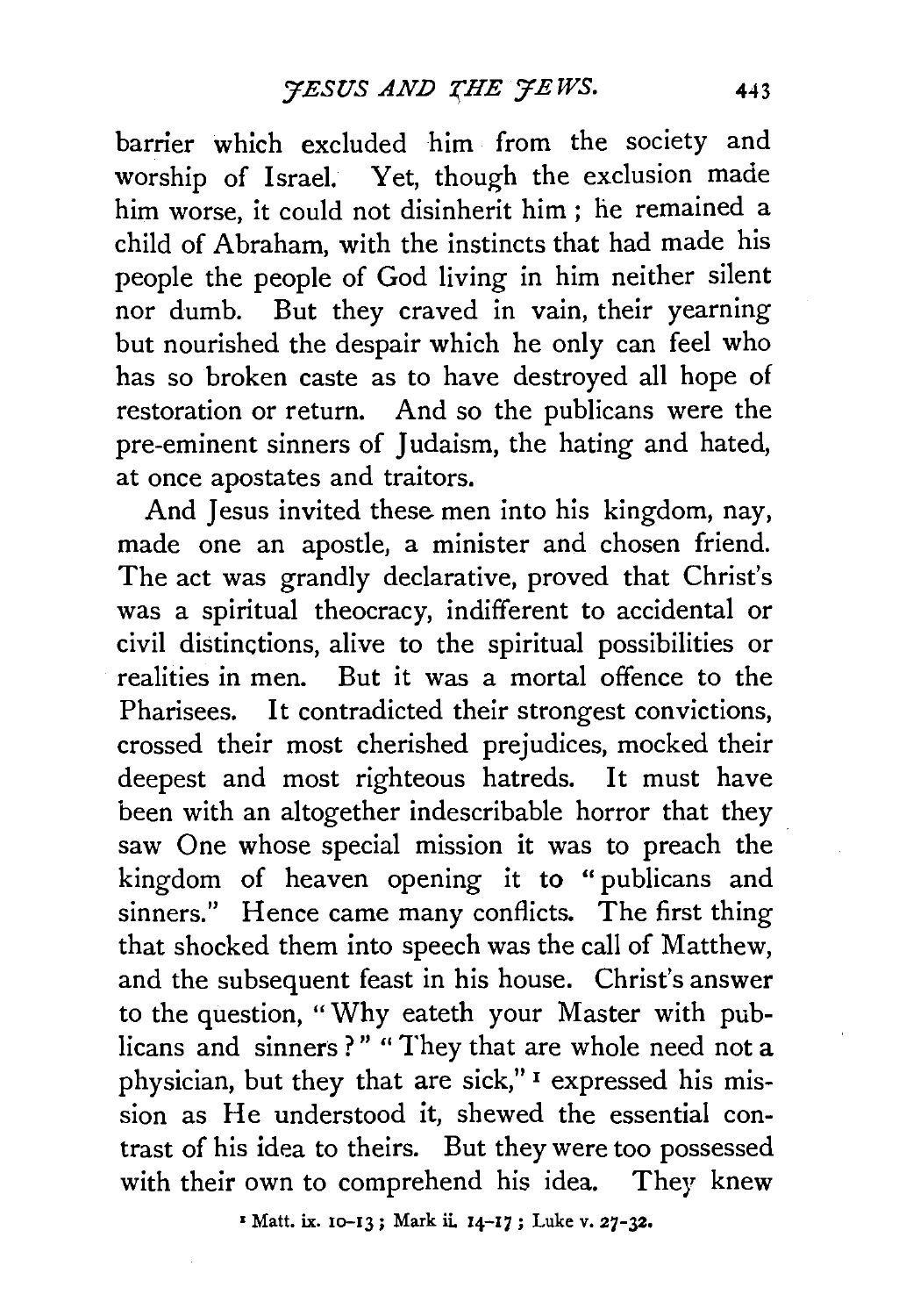the force of a stinging epithet, and named Him "the Friend of publicans and sinners." But their scorn could not break Him from his friendship, only wrung from Him some of his noblest words. Of these, two are pictures of the Pharisee, presenting him as he is before God and towards man. In the one he is made to appear as an elder brother,<sup>1</sup> who conceives himself to have been ever obedient; entitled, therefore, to everything his father has to give, free to feel angry and wronged when a younger brother, who has been a prodigal, returns home penitent and is received with joy. The image is most moving, eloquent, real. He is pictured as "in the field," no idler, a toiler, indeed earning his very inheritance. Then he comes from the field and hears in the house "musick and dancing." The sound of joy creates in him the suspicion of wrong ; he is not above suspecting his father, and does not believe that even in his house gladness can be quite innocent. When he hears the cause of the joy-" What these things mean" -he is angry, and will not go in. He has no sense of brotherhood, no love for the lost that can kindle into joy over the found. He is altogether absorbed in himself and in what is due to him. So when the father entreats him to enter, the answer is characteristic. "Lo! these many years do I serve thee, neither transgressed I at any time thy commandments, and yet thou never gayest me a kid that I might make merry with my friends." There it was, unrequited toil, unrewarded obedience, the very gifts of God below the merits of the man. Then, too, it is a curious obedience, can coexist with its opposite. He is, while proclaiming his obedience, disobedient;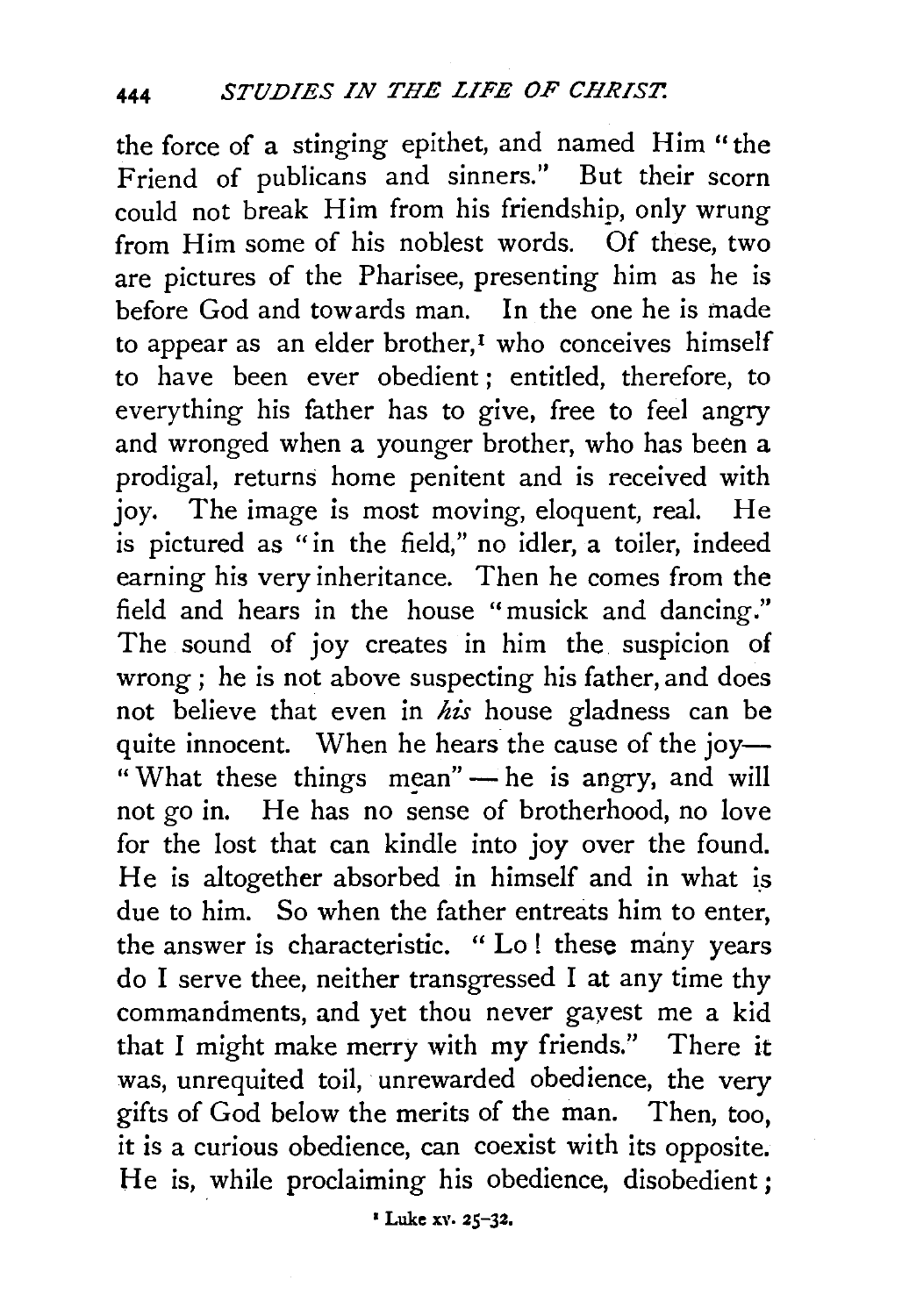refuses to obey God while declaring that he never at any time transgressed his commandments. The obedience he fancied he gave to God was really given to his own passions and prejudices. He was pious and contented only so long as his will was a law to God. In him dislike to his brother became distrust of his father, and in his mind to receive the one he hated was to cast away himself. The Pharisee could not allow the God who loved the publican to love him, could not condescend to be received by a Messiah who received sinners.

The other picture is presented in the parable of the Pharisee and the Publican.<sup>1</sup> Consciousness of virtue lives alike in the attitude and prayer of the Pharisee. He has nothing to ask from God; he possesses everything that is worth having. His prayer is a thanksgiving for his own perfection, which is made the more complete by contrast with the men about him, and especially the publican before him. He is not like other men-an extortioner, or unjust, or an adulterer, or even like the publican yonder-he fasts twice in the week, and gives tithes of alf he possesses. The selfcomplacency, so finely flavoured by a comprehensive uncharitableness, is inimitable. He is good-the rest of mankind bad. He thanks God he is so good that he may, in a euphemistic way, thank himself. When he comes to the list of his positive virtues, the catalogue is remarkable and significant. He fasts and gives tithes-these are his pre-eminent virtues, and in them his glory and his condemnation alike live. But the publican stands afar off, ashamed to stand amongst godly and devout men, conscious of sin, guilty and

'Luke xviil. 9-14-

VOL. VIII.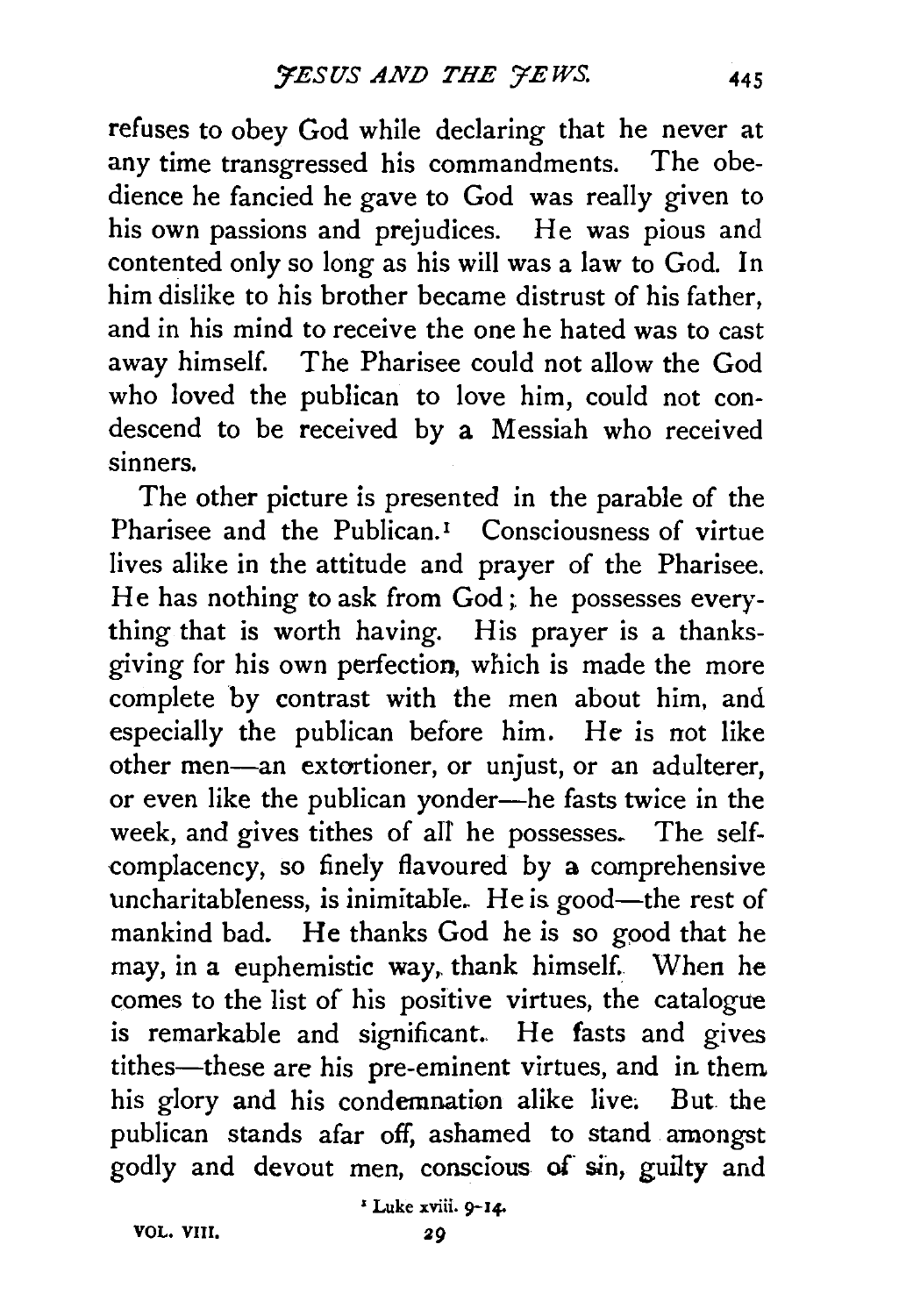humble before God, with no prayer but the short sharp cry, "God be merciful to me the sinner." Christ's moral is—the Publican is justified rather than the Pharisee : in the one there was the semblance of religion, in the other the reality. God accepts penitence, but rejects sacerdotal arrogance ; and the acceptance of God authorizes and vindicates acceptance by his Christ. The man who so worships has a right to the kingdom which God recognizes and ratifies, and where He does so, what matters the contradiction of the Pharisee ?

But these points of conflict only prepared the way for others. The controversy had to advance from Christ's personal claims and authority, from the nature and constituents of his kingdom, to his and its relation to the old Law. If there was anything sacred in J udaism, it was the Sabbath ; the most awful sanctities and sanctions hedged it round. It seemed essential to their monotheism, necessary alike to their faith and worship. It stood to' them indissolubly connected with the origin of the world and of their nation. The Creator had rested on the seventh day, and the Jahveh who had delivered their fathers from Egypt required the Sabbath to be sacred to Him. They were bound to observe it by reasons alike religious and political; it was the symbol and seal of their right to be the people of God, possessed of the law He instituted that they might obey. But the day of rest they had made toilsome through sacerdotal observances and minute legal regulations. The Sabbath of Jahveh had been lost in the Sabbath of the scribes. The greatest of the prophets had declared that He could not endure their "new moons and sabbaths;" 1 but the scribes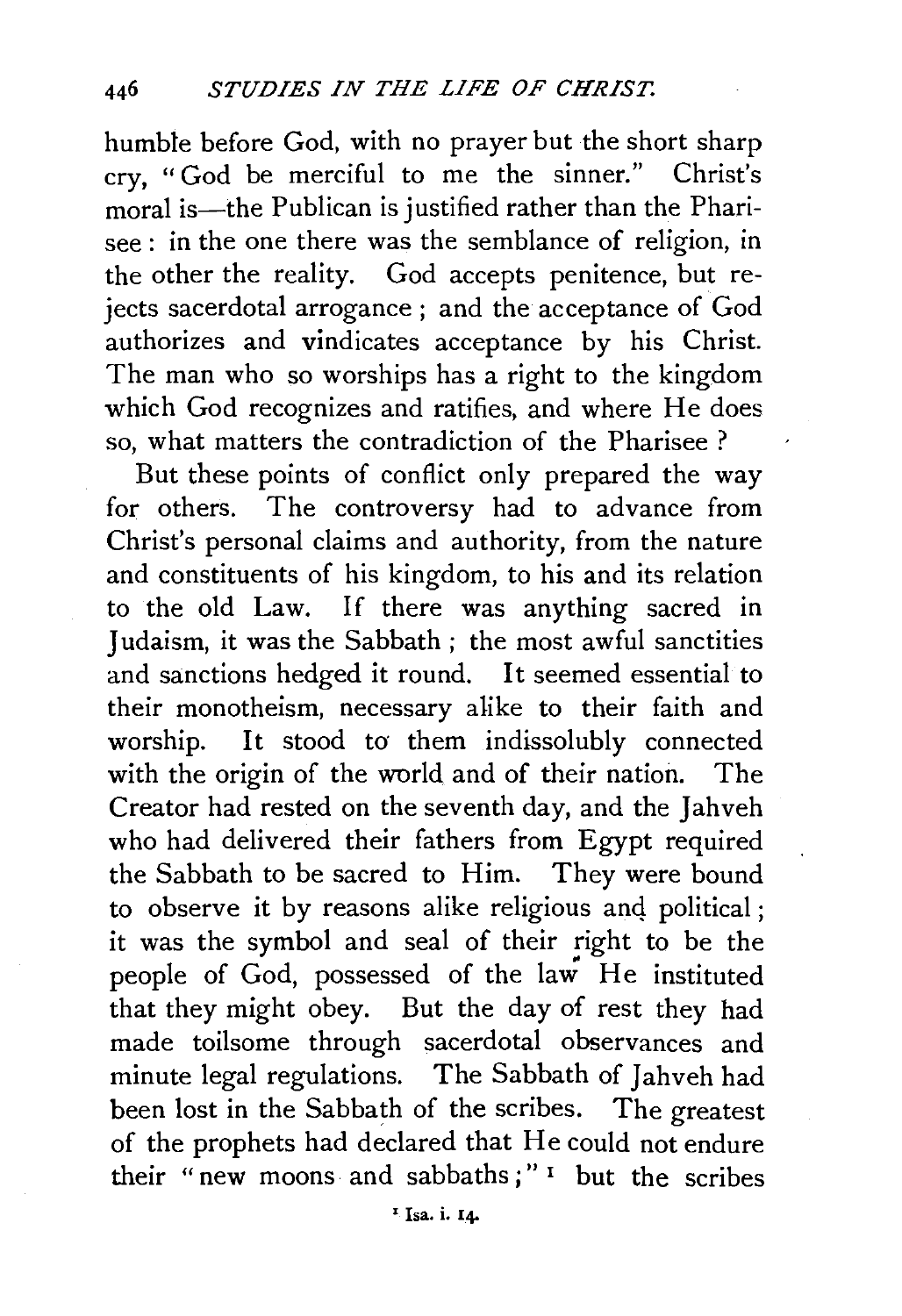proved mightier than the prophet, and their day of tyrannical prescriptions and observances was identified with God's. Against this idolatry of the Sabbath Christ protested in the most direct and practical way. He walked through the corn-fields, and allowed his disciples to pluck the ears of corn.<sup>1</sup> He healed,<sup>2</sup> and in one case made the man He healed carry the bed on which he had before lain.<sup>3</sup> The scandal was great; such profanity had not been seen in Israel. Christ's answers were most significant, each covering the whoie question alike of his truth and his relation to the law. In the first case his justification of Himself was elaborate and full. (r) The act was not unprecedented. (a) David had done a so-called profane thing, and was blameless-supreme need was to him perfect justification. And  $(b)$  the priests in the Temple profane the Sabbath : what is proper for the priests is not wrong for the people. (2) Their notion of the Sabbath was fatal to all true worship. Mercy was the best service man could render to God-better than sacrifice. (3) They failed to understand the true end or function of the Sabbath. It was for man ; man was not made for it. Laws that turned it into a burden destroyed it; where the service of God was made toil man could not rest. (4) The Son of Man was Lord of the Sabbath-had the right to order it for man's good, to institute or modify it so as to serve his true weal. In the second case Christ but illustrated his own principles. If man needed help, he had the right to it. If the sick could then be healed, they ought to be healed; the act was worthy of the day. In the third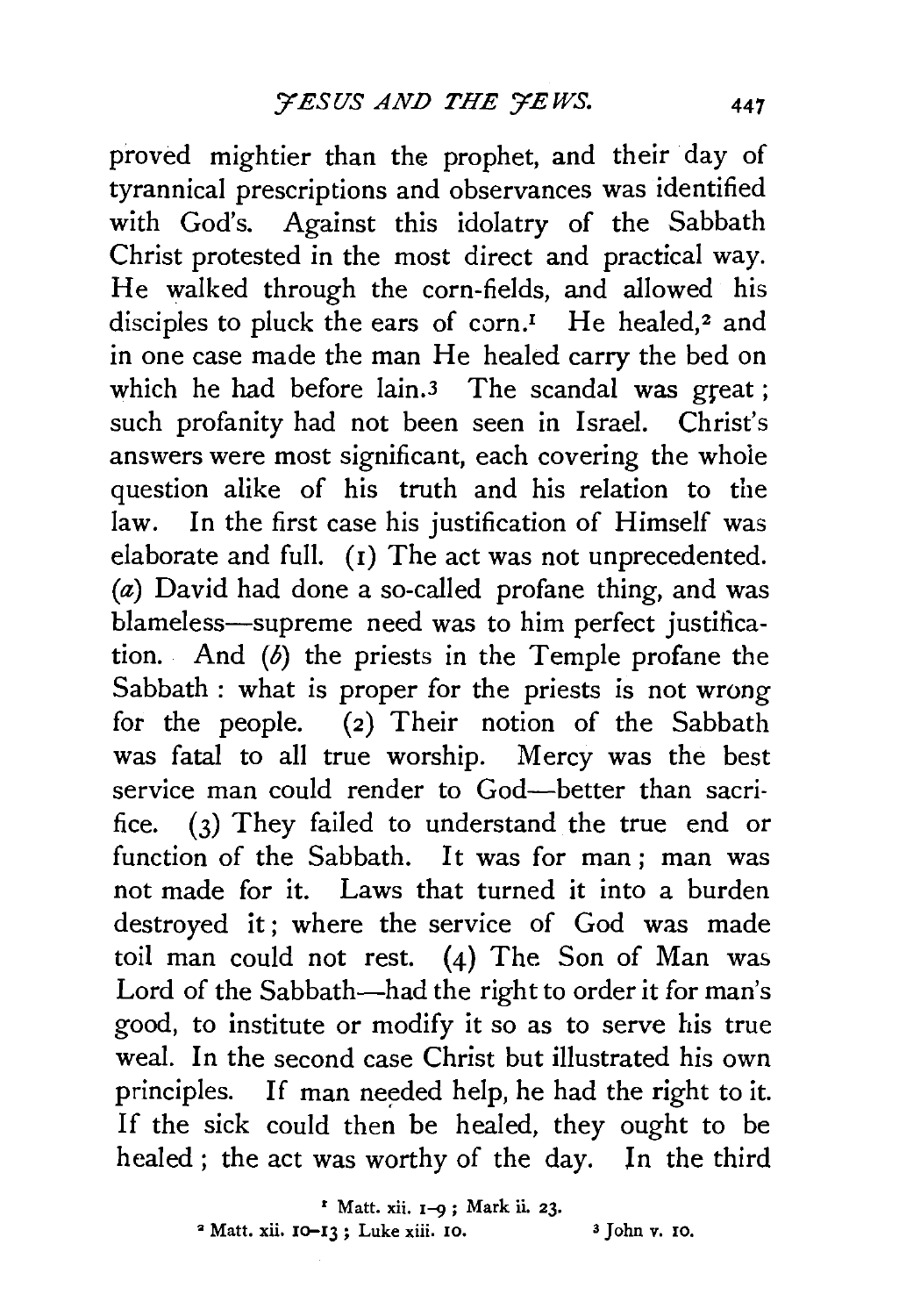case, He added a great principle to his previous justification-it was godlike to do good on the Sabbath. God's rest is activity, not idleness. He has everywhere and always been working, and where He works man need not fear to do the same. The action of God nobly vindicates the action of his Son.

The antagonism was thus progressive, advanced from the personal claims of Jesus to the truth and rights of the new King and his kingdom as against the law of the Scribes and the Schools. And so Jesus was to the Pharisee a contradiction that became ever deeper and more exasperating. But while his words and conduct became daily more offensive, his acts grew ever more remarkable. In ordinary circumstances it would have been easy to trace his sayings to the inspiration of the devil ; but the circumstances were not ordinary. His antagonism to Satan was as direct and apparent as his antagonism to them. He was miraculously successful in casting out devils. His power over them could not be denied. He was thus a cruel paradox to the Scribes and Pharisees. His words were like lies, but his acts were like the evidences of victorious truth. He was in speech like one who blasphemed, but in action like the very Messiah. They perceived in their blind way that speech and action must have a common root ; both must be alike false or alike true. The cruel dilemma thus presented only deepened their exasperation. They resented the acts as an insult, a reflection on their veracity. They had either to abandon their hostile attitude, or frame a theory of the acts that would not only justify, but demand it. Consistently enough they chose the latter. The acts were as evil as the speech ; the Actor, like the Speaker, was in